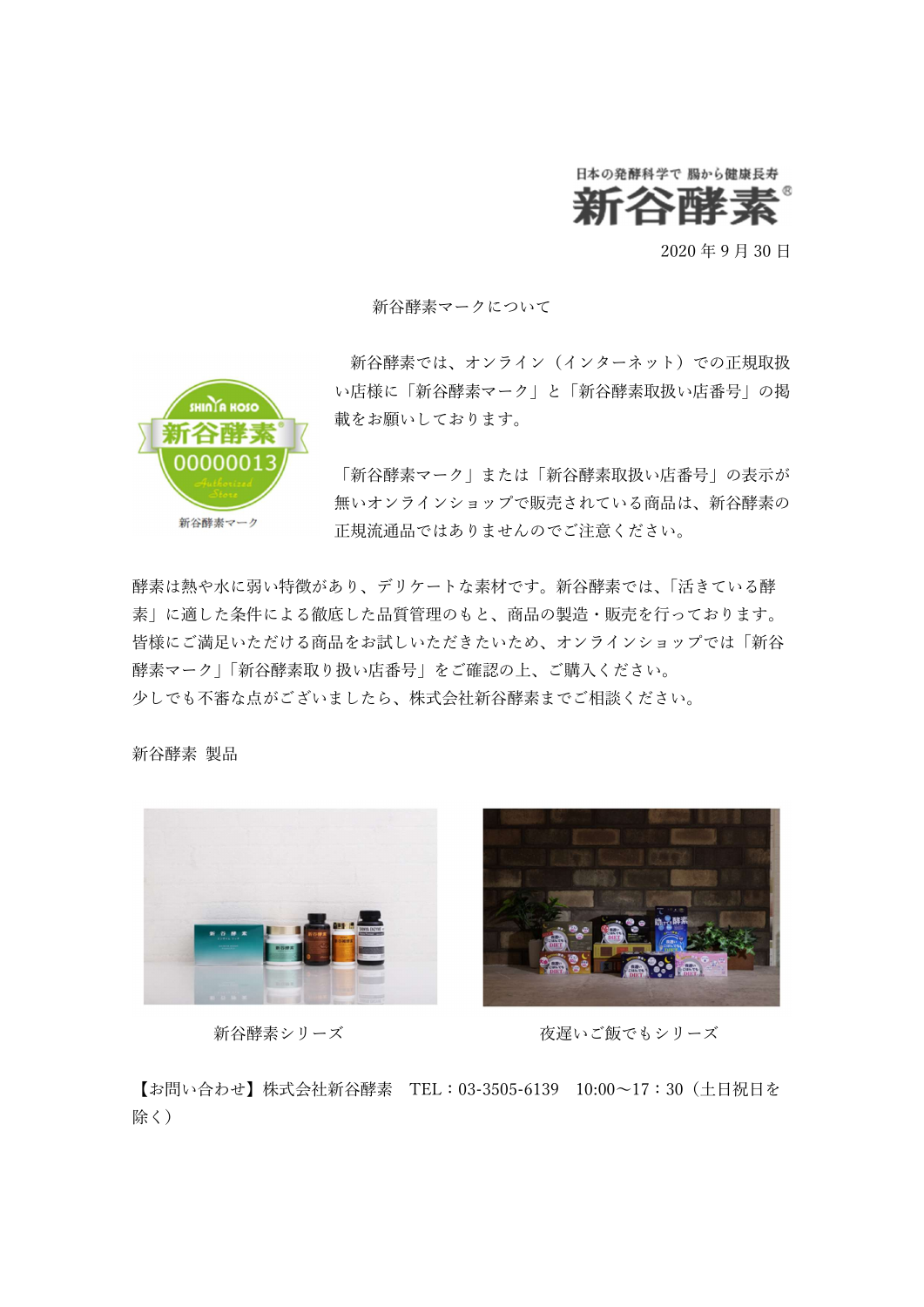

September 30th,2020



About SHINYA KOSO Mark We request all of the authorized online retailers to post " SHINYA KOSO Mark" and " SHINYA KOSO Dealer Number".

 Please note that the products sold in the online shop without the " SHINYA KOSO Mark " and " SHINYA KOSO Dealer Number " are not officially distributed.

Enzymes are sensitive to heat and water and are delicate ingredients.

SHINYA KOSO manufactures and sells products under strict quality control to make sure that each of SHINYA KOSO product with " living enzyme".

In order to satisfy every customer through our product, before you make a purchase, please check the " SHINYA KOSO Mark" and " SHINYA KOSO Dealer Number"

SHINYA KOSO products:





SHINYA KOSO series Yoruosoi Gohandemo series

【Contact】SHINYA KOSO CO. TEL:081-03-3505-6139 10:00~17:30( Excluding weekends and holidays)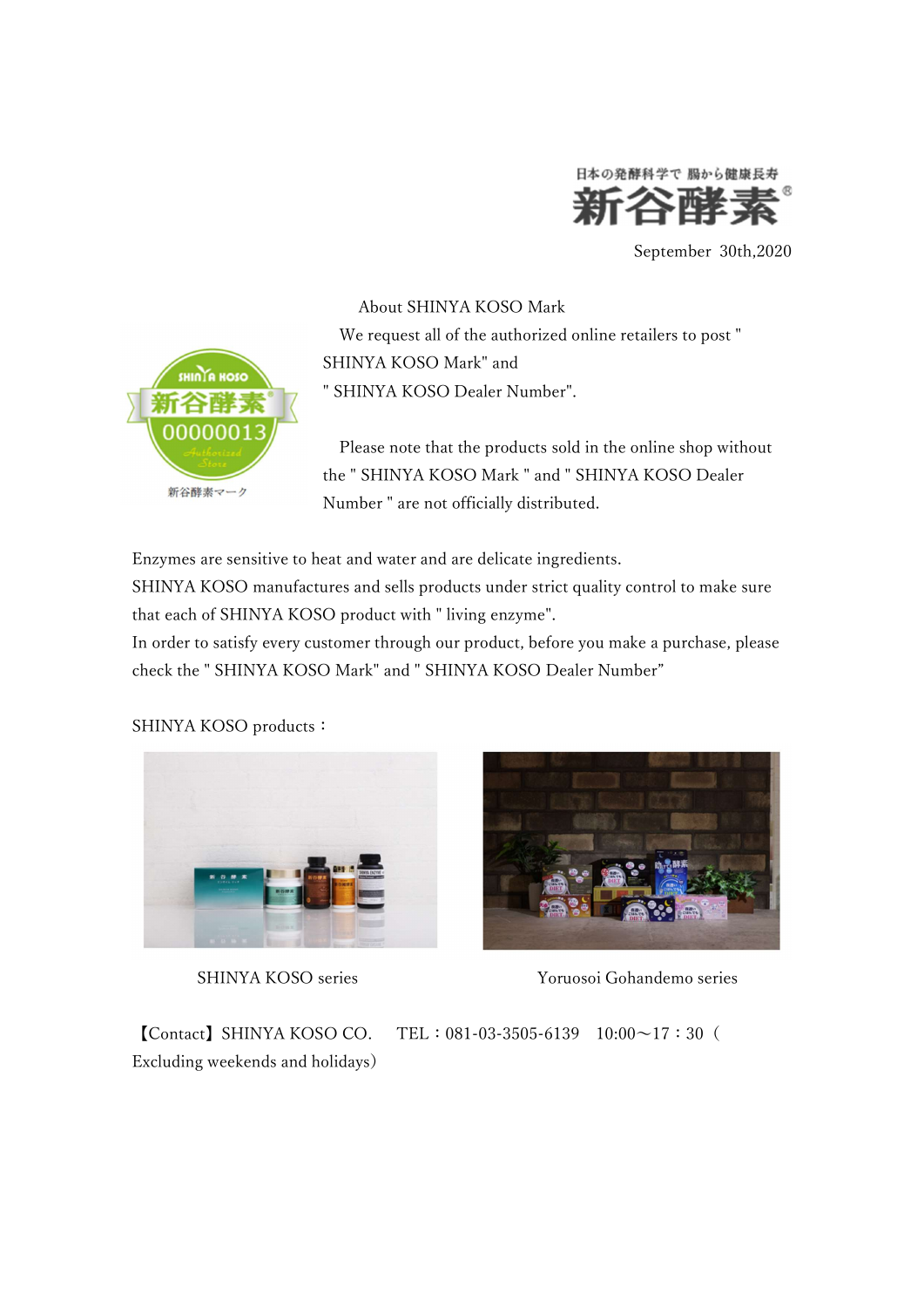

2020 年 9 月 30 日

关于新谷商标一事

**SHINTA HOSO** 

新谷酵素マーク

 新谷酵素要求在线上(因特网上)的授权经销商张贴"新谷酵 素商标"和"新谷酵素经销商编号"。

请注意,在网上商店中出售的商品中没有"新谷酵素商标"或 "新谷酵素经销商编号"的产品不是新谷酵素的正规流通产品。 酶是一种对热与水分皆非常敏感的原料。新谷酵素在适合于 "活酶"的环境条件中,在严格的质量控制下生产和销售产品。 为了尝试能够满足所有人需求的产品,请在购买前在网上商店中

确认"新谷酵素商标"和"新谷酵素经销商编号"。 如有任何疑问,请联系新谷酵素公司。

新谷酵素产品





新谷酵素 インチャンプ ウィック 夜遅いごはんでも

【产品服务热线】新谷酵素公司 TEL:03-3505-6139 10:00~17:30 (星期六日例假日除外)